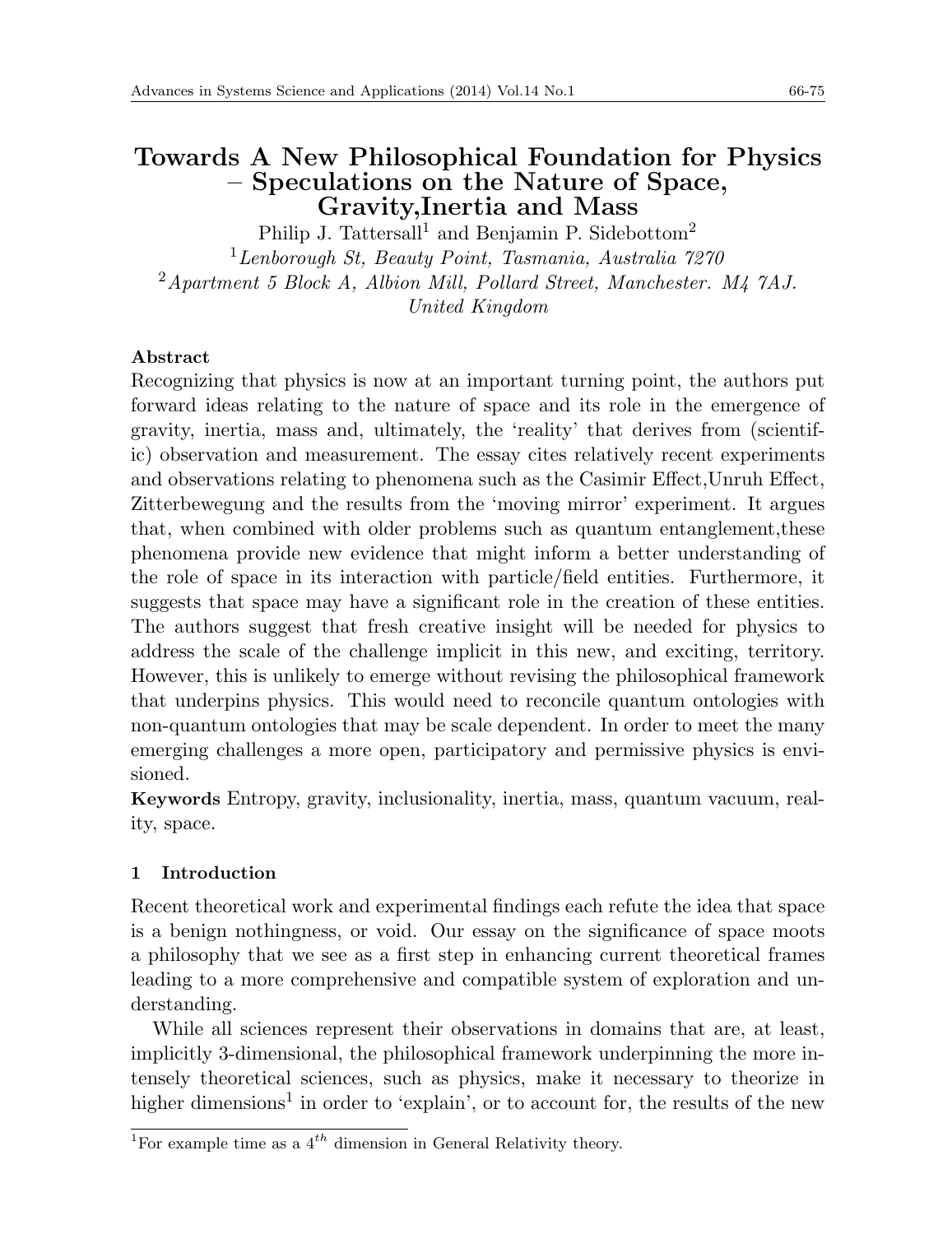experiments and observations. As experiments become more sophisticated and sensitive the resultant observations lead to ever more intense debate and speculation as to the 'real' nature of reality. While some see this as evidence of a perplexing universe, we are more inclined to see it as an epistemological overhead that stems from continuing to observe and to measure in only 3-dimensions when physics is increasingly multi-dimensional. This would explain why current approaches seem to offer only partial, or illusory, glimpses of what we are exploring. It accounts for the growing and, possibly, unparalleled sense of mystery and 'weirdness' that many scientists experience.

In the past, science has usefully drawn upon a vital source of ideas and valuable insights from the 'philosophical spring' in order to make advancements. Today, a similar process is no less important. This paper therefore advances a number of ideas as a way to initiate a conversation about how physics might refocus its philosophical base, in order to invite and encourage creative and informed debate, and research, on the above topics.

We believe that the present interest in the nature of space and, in particular, quantum vacuum activity is an early indicator as to the future direction of physics. A successful continuation of this new trajectory in physics will require a (not unprecedented) process of reinvention, or possible revolution, that includes developing a new philosophical foundation. To that end we acknowledge the significant role Natural Inclusionality [1] has played in influencing our thinking during the development of this paper. According to Natural Inclusionality the classical description of space requires a reinterpretation:

*Space is regarded merely as the distance over which mass, force and energy are stretched (or stretch themselves), such that they have variable density or frequency, and has no other influence beyond their limits. In this default condition, matter is inert and space passive. The very possibility of motion is therefore made ultimately dependent on some inscrutable external forceful agency or 'unmoved mover' to get it going. But if such agency can only be contained or applied locally, where is it? There is clearly something, or rather somewhere, missing from this classical description, which leads energy in the guise of mass and force paradoxically to be mentally confined within and excluded from the boundaries of discrete, completely quantifiable units-i.e. as atomic particles in material bodies, photons in electromagnetic radiation and phonons in heat. That missing somewhere, according to natural inclusionality, is everywhere, without limit-the intangible receptive presence of space. With the dynamic inclusion of this non-local omnipresence within, throughout and beyond local form, movement and change become understood in terms of processes of flow as a continuous energetic reconfiguration of space, not as the travel of independent particles or waves through space. By the same token, massy bodies and electromagnetic radiation are un-*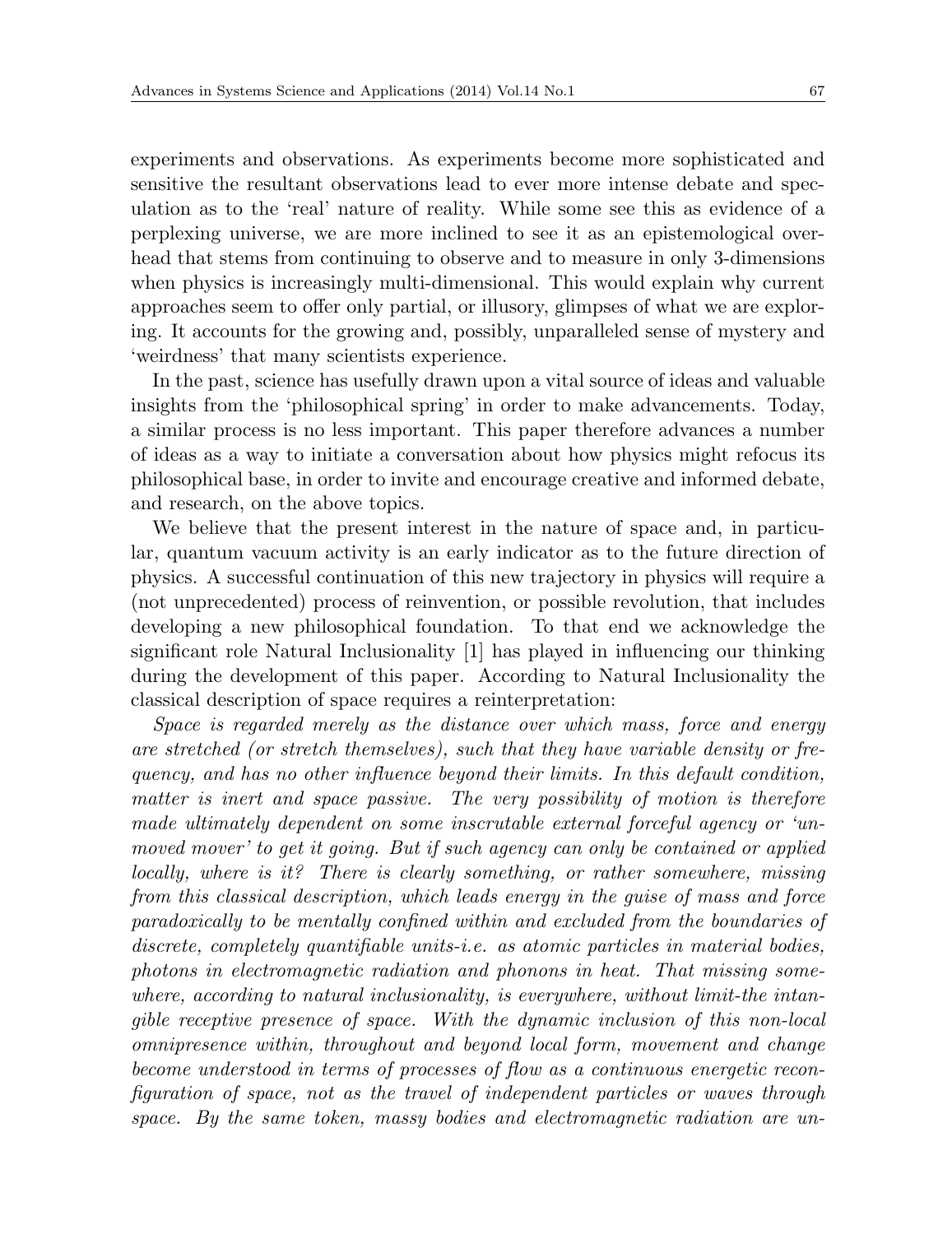*derstood as distinctive energetic configurations of space, neither solely 'particles' nor 'waves', but 'flow-forms'*[1].

# **2 Inertia, Mass and Gravity**

The relatively recent discoveries of a physical manifestation in 'empty space' have shown space to be a sea of virtual<sup>2</sup> activity<sup>3</sup>. The Casimir and Davies-Unruh Effects [2], the results of the 'moving mirror' experiments [3], fermion chirality and Zitterbewegung [4-5] all suggest that space plays an active role in the manifestation of certain physical phenomena. We venture to suggest that the virtual sea of activity resident in space may well be the domain of so called 'hidden variables' that mediate and, perhaps, cause the emergence of 'phenomena' including non-locality, mass conference, inertia and, perhaps, plays a pivotal role in the emergence of 'gravitational' influence.

Rueda and Haisch [5-6] have suggested that inertial and gravitational mass each arise from interactions of the electric charges and quarks of matter with the quantum vacuum. They suggest that matter distorts or polarizes the quantum vacuum, leading to an attraction of virtual particles with opposite charges and repulsion of those with like charges (cited by Chown [5]). This idea resonates with the idea of matter interacting with 'space', as has been proposed elsewhere [1,7-8].

Whilst offering a different interpretation of the nature of space itself, we agree that the quantum vacuum somehow interacts with mass and this is what causes the emergent properties of gravity and inertia; hence our proposed mechanism is somewhat similar to that proposed by Rueda and Haisch [6].

As matter is mostly 'empty space', and as space is considered to be a sea of quantum vacuum activity, it would seem that matter itself is permeated with quantum vacuum activity. It follows that the quantum vacuum interactions within matter may play a significant role in the emergence of mass and inertia.

When energetic bodies are in uniform motion, the quantum vacuum permeates as laminar flow throughout them, whereas under acceleration we suggest there is a disturbance<sup>4</sup> of the quantum vacuum activity, which is manifest as a Davies-Unruh Effect [9-10]. As has been suggested [2,6], the result is an increase in inertia, which we term virtual mass. By way of analogy this could, perhaps,be understood as some kind of induction phenomena whereby quantum vacuum energy becomes stored within the body during acceleration<sup>5</sup>. Radiation emission

 $2V$ irtual in the sense that such activity is not easily measurable, is barely observable and does not have extension in 3 dimensional 'space'.

<sup>3</sup>Also termed quantum vacuum noise.

<sup>4</sup>The quantum vacuum when moving through mass under acceleration induces radiation effects. <sup>5</sup>Under acceleration there is a kind of 'induction effect' (with photon emission) in which the quantum vacuum interacts with fundamental matter fields [6] causing the affected body to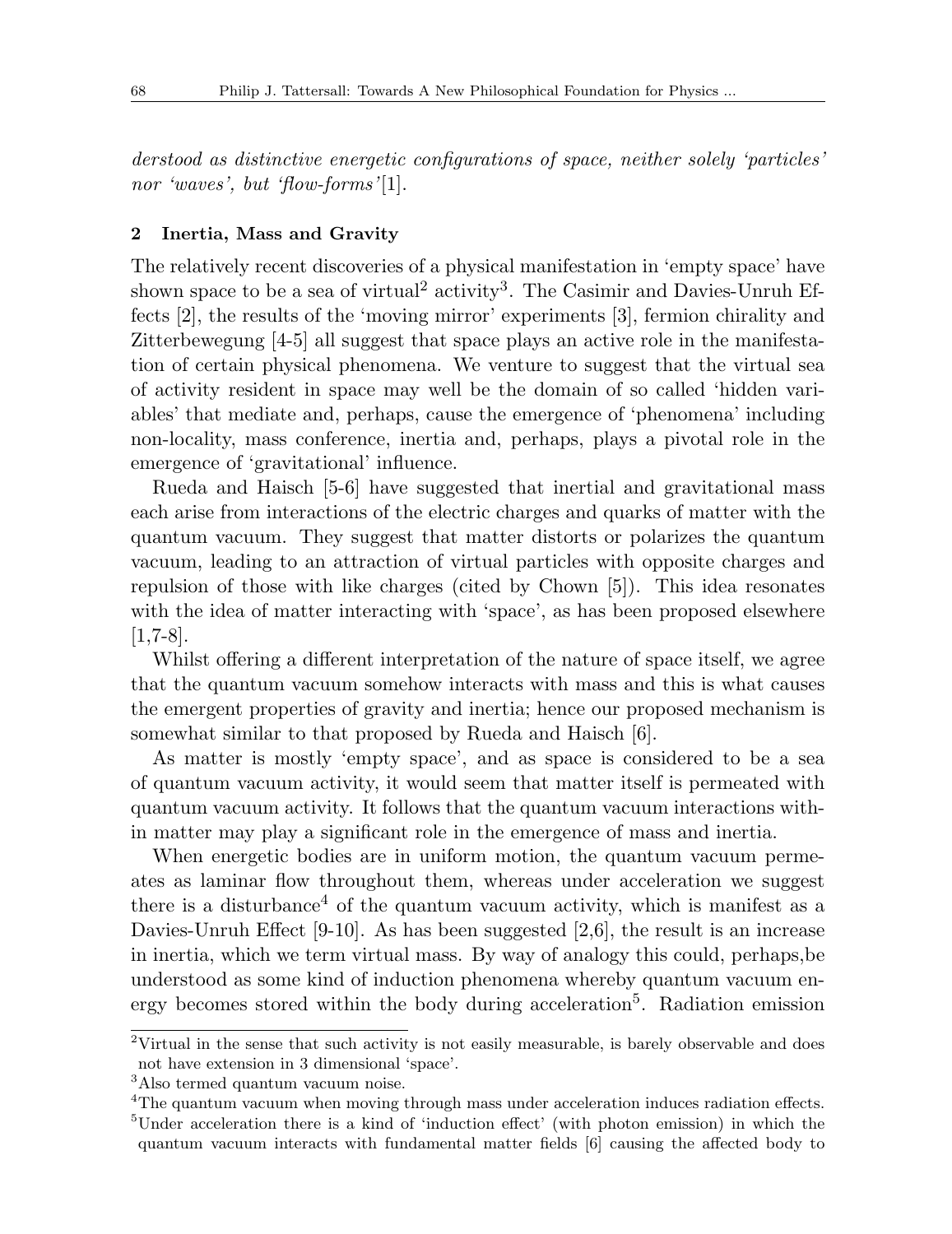during acceleration suggests virtual particle conversion[11], which in our view is not unlike the Hawking black hole radiation effect<sup>6</sup>[2]. It is only at the large accelerations in the vicinity of black holes that we see effects that are barely detectable in our everyday experiences (e.g. at low accelerations, photon numbers are small and their wavelengths are very large [11]).

Davies sums up the present paradoxes in the following way:

*A further set of unsolved problems concerns the deeper significance of the relationship between acceleration and quantum vacuum noise. Does the existence of "acceleration radiation" suggest a link between the quantum vacuum and inertia? Haisch et al.*<sup>41</sup> *claim that the very existence of inertia can be traced to the activity of vacuum noise on an accelerating particle. Although this claim has not received widespread support, it is tempting to believe that the distinction between inertial and accelerated motion provided by acceleration radiation is telling us something fundamentally new about the principles of dynamics*[2].

Davies is suggesting that there is something new, maybe at a deeper level, that has been missed or perhaps misunderstood. In any case, researchers still find themselves having to make sense in the 3 dimensional domain of reality.

Verlinde [12], in making a conclusion on the origin of gravity, touches on the dynamic role of space in the creation of inertia and gravity. He posits that differences in entropy is the primary cause of gravity:

*Other authors have proposed that gravity has an entropic or thermodynamic origin, see for instance [14]. But we have added an important element that is new. Instead of only focussing on the equations that govern the gravitational field, we uncovered what is the origin of force and inertia in a context in which space is emerging. We identified a cause, a mechanism, for gravity. It is driven by differences in entropy, in whatever way defined, and a consequence of the statistical averaged random dynamics at the microscopic level. The reason why gravity has to keep track of energies as well as entropy differences is now clear. It has to, because this is what causes motion! The presented arguments have admittedly been rather heuristic.*

While we agree that entropic considerations are important and, indeed, relevant we view entropic effects as emergent and, therefore, only indicators of 'causes' resident at a deeper level, that is, beyond 3-dimensions. In what follows we attempt to explore these ideas further.

become progressively 'saturated' with a form of quantum vacuum activity, thus progressively retarding the movement of quantum vacuum through it. This causes a progressive resistance to increasing acceleration.

<sup>6</sup>See also New Scientist. "Hawking Radiation Glimpsed in Artificial Black Hole". Accessed December 21, 2012. http://www.newscientist.com/article/dn19508-hawking-radiation-glimpsedin-artificial-black-hole.html?full=true&print=true for parallels with the Unruh Effect.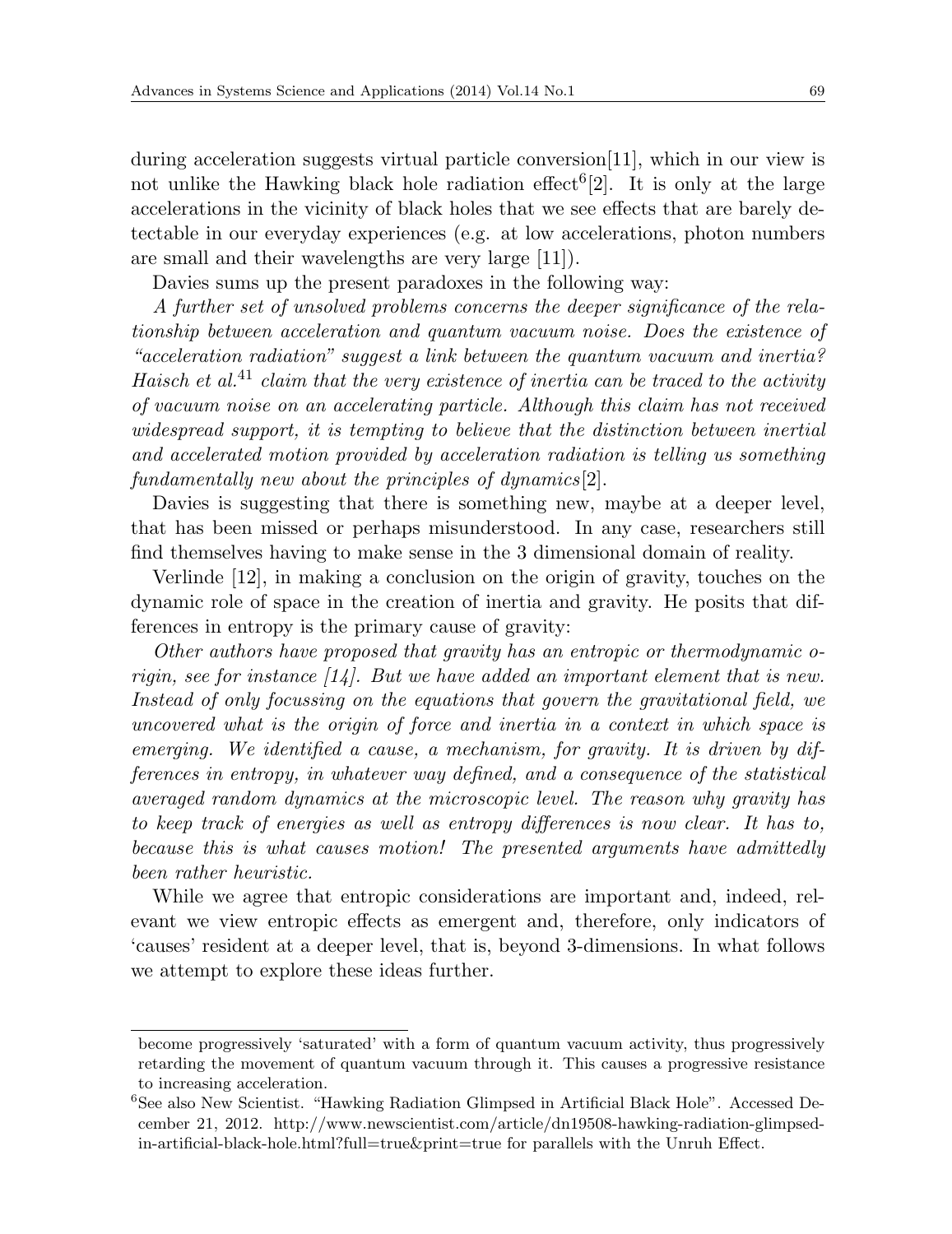#### **3 The Role of Entropy in the Quantum Vacuum**

It has been suggested that gravity, rather than a 'physical field', emerges from quantum field theory (Sakharov cited in [13]). Entropy has been suggested to be an element of a similar 'gravitational' induction effect, emergent from the energy flux of unobservable degrees of freedom (Jacobson cited in [13-14]).

Whilst entropy is not directly measureable [15] in the 3-dimensional domain it is nonetheless produced there. It is not a physical element of the thermodynamic equilibrium itself (as conceptualized in 3-dimensions); rather it is a virtual effect or flux produced during a reaction, which remains hidden. We propose that entropy, as understood by thermodynamic theory, and when emitted by bond resonances at equilibrium, is a disturbance or flux in quantum vacuum activity caused by the local presence of energetic flux and mass. Entropy viewed in this way would be analogous to the Casimir Effect and is a part of the underlying mechanism for the induction of mass, gravity and inertia, as described later in this paper, and as explored in previous work [7].

We propose that the quantum vacuum of space, rather than being the source of gravitational influence via a polarisation mechanism in itself, also includes 'hidden variables', 'dark' forms of energetic flux. These 'hidden variables' would exist in states that, whilst not being accessible to direct detection or measurement in 3 dimensions when 'entropic', none-the-less play a role in the energetic interactions of mass when 'gravitational' or 'inertial'.

We suspect that what are currently theorized as Dark Energy, or Dark Matter,are varieties of these virtual manifestations permeating the quantum vacuum of space. It is possible that they will provide a route for the investigation of further dimensions and provide evidence of the so-called 'hidden' variables that would explain quantum phenomena, such as non-locality.

In the case of non-locality, its apparent manifestation in 3 dimensions might suggest that, at a deeper level, 'distance' as such, may not exist; furthermore, that the notion of definitive 'locality' (as distinct from dynamic locality) is purely a manifestation of 3-dimensional 'reality'.

#### *3.1 Some Ideas on the Phenomenon of Gravity*

We contend that, in the vicinity of a body, there exists a disturbance in the quantum vacuum proportional to its mass<sup>7</sup>. In our view, in its interaction with matter, the quantum vacuum induces the emergence of gravity (see Sakharov cited in [13]). This disturbance results from a Casimir-like effect such that, in the vicinity of mass, there is an imbalance of quantum vacuum activity<sup>8</sup>. This in turn causes bodies in close proximity to move together, but not necessarily via

 $7$ Mass is an extension in 3-D of interactions from within the quantum vacuum. Mass 'soaks' up quantum vacuum activity.

<sup>&</sup>lt;sup>8</sup>This is similar to the Active Gravitational Mass idea of Haisch and Rueda (see [6]).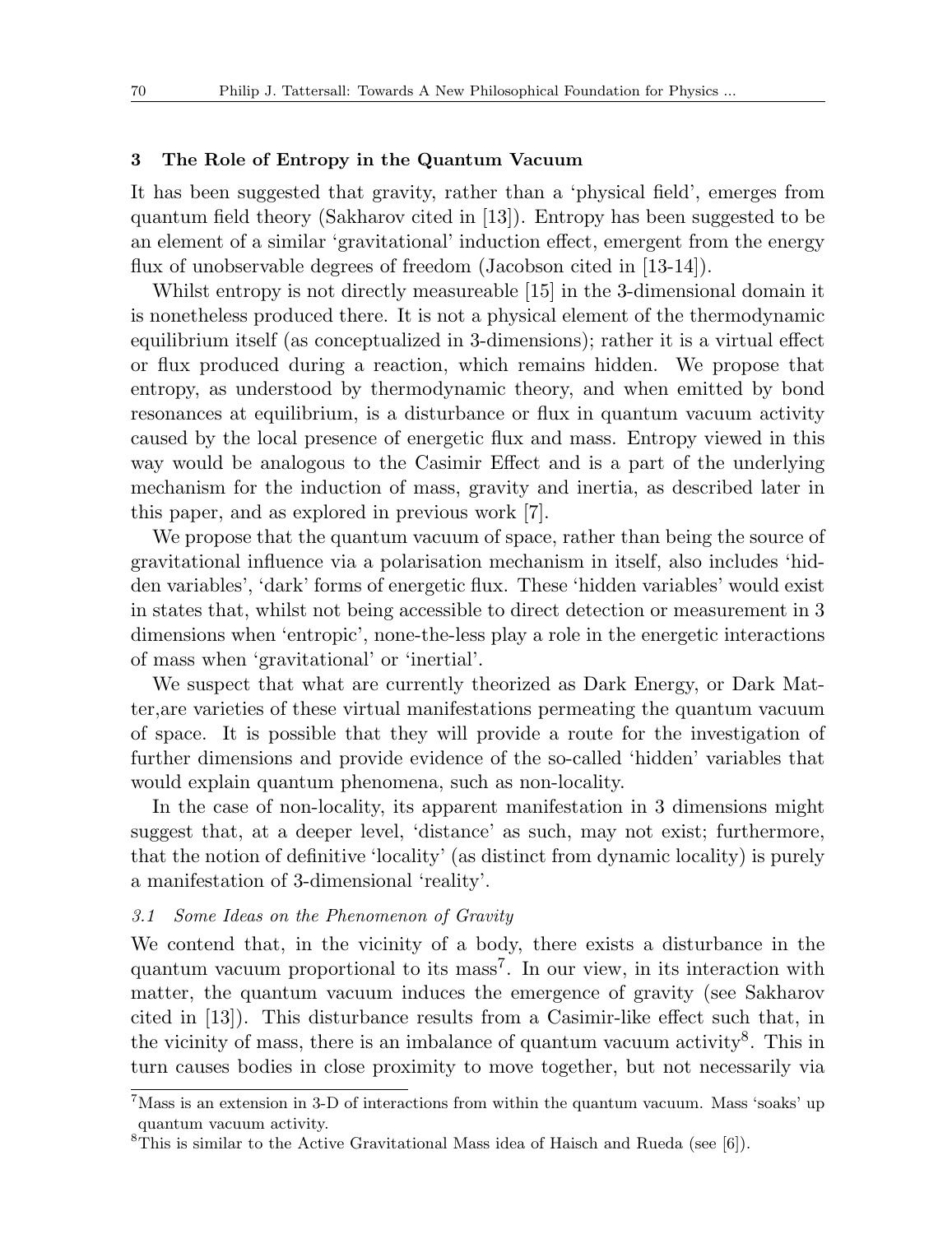the same mechanism as that proposed by Le Sage or Brush cited in Edwards [16].

When two bodies approach each other in 'free space', the strength of apparent 'attraction' is directly proportional to the magnitude of disturbance of the quantum vacuum activity in the intervening space, caused by the presence of the bodies. Within this disturbance, the vacuum bodies induce a 'suction-like' reaction that causes them to move together. It is almost as though two bodies that appear to undergo gravitational attraction are pushed together by the higher vacuum activity in the surrounding space. Although mass is mostly space there are still residual field, or energy centres observable at any particular scale (we loosely term these 'horizons' or 'points of diminution' or 'diminished mass'). This explains why gravitational affect is related to size and mass.

It also follows that the interaction of mass and the quantum vacuum can provide an explanation for the equivalence of inertial and gravitational mass. Thus, two bodies of unequal mass will fall at the same acceleration in a 'gravitational field' because the Casimir Effect is proportionally influenced by an opposing Davies-Unruh effect. A comparatively large mass will experience a higher Casimir effect, compared with a less massive body, but its 'fall' will also be proportionally retarded by an increase in its virtual mass (inertia) due to the Davies-Unruh Effect. On the other hand while the less massive of the two bodies will experience a lower Casimir 'push', it will also experience a proportionally lower inertial increase or retardation.

### **4 Suggestions for Physics – Some Tentative Conclusions**

The observations and theorising that led to the idea of a quantum vacuum have now taken physics to an important new horizon and we are beginning to glimpse a 'reality' far stranger than the one we have become used to. This poses new challenges, because theorizing is tending to take the place of experiments and observations due to the constraints of working in 3 dimensions. On the other hand, certain empirical observations, such as those from the moving mirror experiment, Casimir, Unruh, the double slit experiment and from non-locality experiments in general are providing tantalizing glimpses of what appears to be a deeper world.

However, while these sophisticated experiments are being used to explain the many new and exciting ideas, such as the Many World Theory, String Theory, and so on, their conclusions are limited by being interpreted in only 3 dimensions. In order to explain their strangeness, physicists are forced into making their theorizing processes more elaborate, thus creating a new virtual reality as a surrogate. In the meantime the search continues for the ground-breaking observations and or experiments that might tell us how it all works and what it all means. The excitement over the work on the Higgs boson is a recent example.

The experiments and observations employed by physics are cosmic in scale, now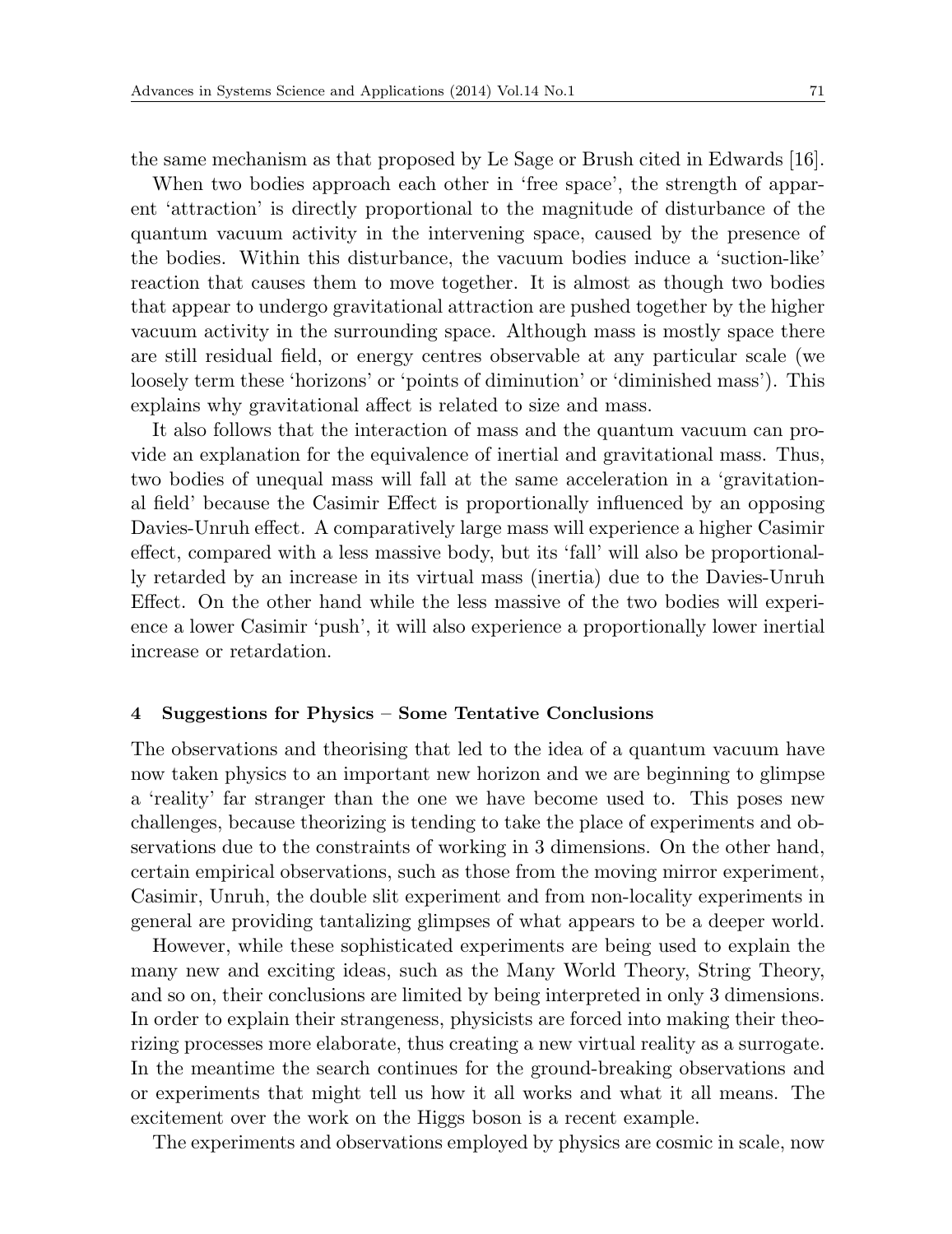that we can take excursions, via our telescopes or interstellar vehicles, into black holes, neutron stars and far-off galaxies. Despite some wonderful observations and measurements made from these 'natural', massively powerful laboratories, we still try to explicate the data using only 3 dimensions. Thus, the problem remains.

While we are getting tantalizing glimpses of a mysterious, 'hidden world', how can we 'explain' them without having to devise increasingly complex experiments and ever more complex theories? In this essay, our missions not to offer a clear solution but, rather, to invite a philosophical conversation about the nature of space. This, we argue,is needed in order to invite the much-needed creative input and ideas that will be needed to define the new order. Such a platform is already being suggested by many researchers and distinguished commentators including Davies [2], Rueda and Haisch [6], Johnson & Walker[17], Wuthrich [13] and David Tong [18]. For instance, Tong's recent article in Scientific American has already initiated an important debate that is at the heart of physics. Moreover, its proposition, namely, that reality is a non-quantized continuum is germane to this essay. In our view, this is an exciting and much-needed first step, as we continue to move into a new era of physics.

The paper by Rafelski et al [19] demonstrates the depth of interest in the problem of the quantum vacuum and in our view straddles an important physicsphilosophy coupling. In their discussion of the 'three riddles' at the nexus of quantum theory, particle physics and cosmology the authors bring to the fore not only plausible arguments, but as important suggest new directions for inquiry into the nature of space. The authors argue:

*Contemporary physics faces three great riddles that lie at the intersection of quantum theory, particle physics and cosmology, they are*

*1. The expansion of the universe is accelerating - the extra factor of two appears in the size.*

*2. Zero-point fluctuations do not gravitate - a matter of 120 orders of magnitude.*

*3. The "True" quantum state does not gravitate.*

*The latter two are explicitly problems related to the interpretation and physical role and relation of the quantum vacuum with and in general relativity. Their resolution may require a major advance in our formulation and understanding of a common unified approach to quantum physics and gravity. To achieve this goal we must develop an experimental basis.*

So not only is more research needed, but moreover a new perspective from which to formulate ideas and problems is also needed. We suggest that new and perhaps alternative ontologies are required that encourage new, innovative and creative insights.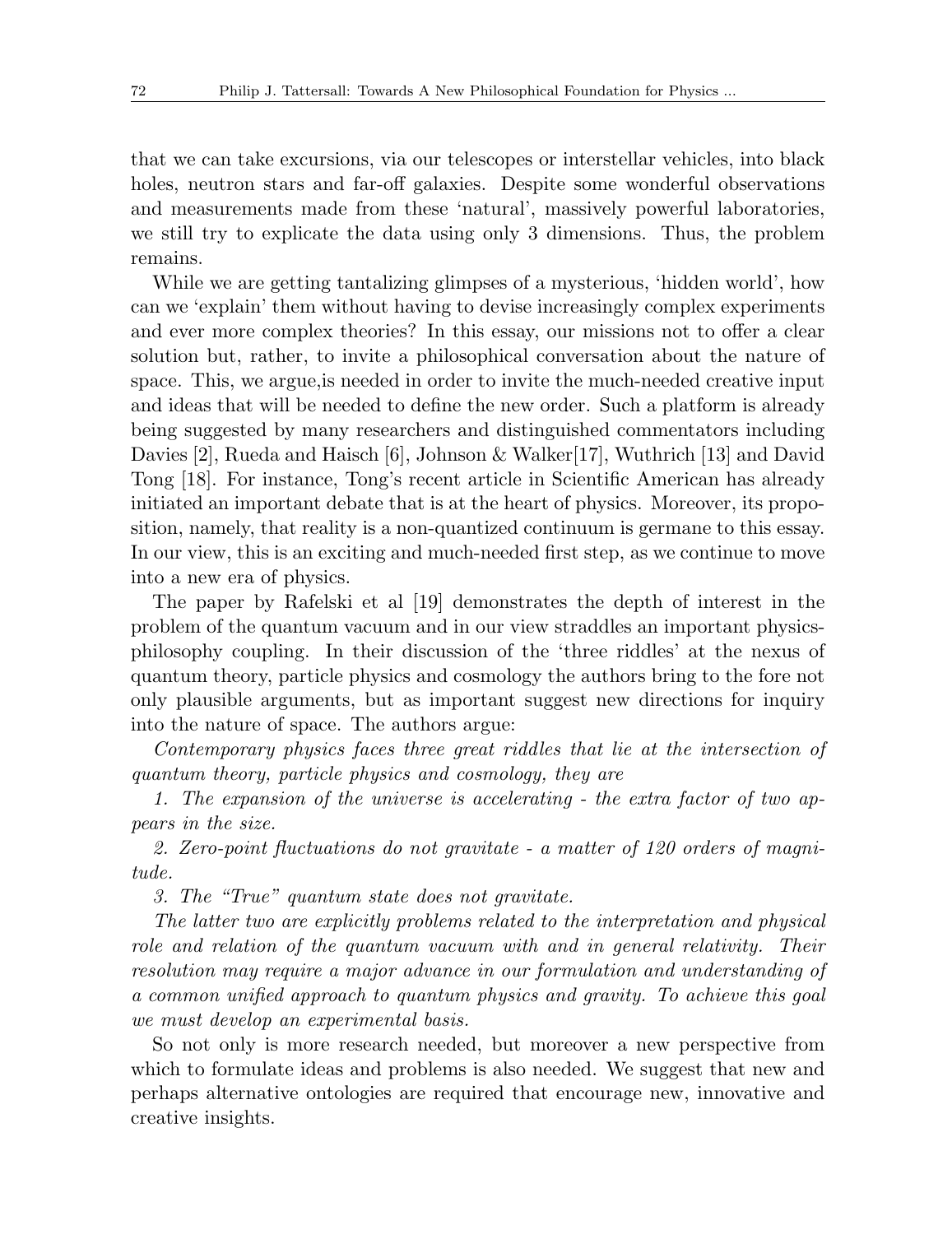The maturing philosophy of Natural Inclusion (NI) offers one such perspective. Alan Rayner [8] the founder, describes NI in these words:

*A term introduced by Alan Rayner and Ted Lumley, in conversation with others, intended to distinguish a form of reasoning that includes intangible presence and so is more comprehensive, comprehensible and realistic than abstract rationality. Eventually it became necessary for Alan Rayner to distinguish his understanding of inclusionality as 'natural inclusionality', which takes account of local influence and identity, from Ted Lumley's understanding, which considers only nonlocal influence and regards locality as illusory.*

Space in the context of NI is described as [8]:

*According to the logic of natural inclusionality, ... space cannot be pluralized into discrete particularities; it can only be distinguished into distinct, dynamically and permeably bounded regions. This is because a presence that has no resistance can neither be cut nor resisted by a tangible frame. It is inescapably present throughout and beyond the boundaries of tangible figures. A tangible frame is an inclusion of and is included in space but the frame is not the space. The tangible frame can move (or be moved) and be cut, but not the space. When the frame moves the space stays where it is: in relative terms by remaining still space permeates freely through the frame, the frame does not cut through the space. Moreover, if the frame is to move without being forced to do so by a force situated somewhere outside of it, it must have the capacity for movement within itself, i.e. the frame is itself a manifestation of energy, not inert structure-it is a variably fluid 'framing', not a permanent, absolutely rigid 'framework'. This tangible 'framing', or 'dynamic interfacing', has to be present for form to be distinguishable in a feature-full cosmos, but it can neither 'occupy' nor 'exclude' the space that it includes and is included in.*

NI accommodates continuousness and therefore perhaps at certain scales posits that reality is in fact non-quantum in nature, as suggested by David Tong [18].

The introduction of such philosophical innovations would, in our view, invite new and perhaps very productive conversations leading to ideas and maybe new insights that might create conditions for thinking about old and current problems in new ways. After all that is what has happened many times before as 'breakthroughs' have arisen in the most unexpected of ways.

In this essay metaphor and analogy have been employed as they help to invite new ideas and imaginings. Our approach is therefore very much in keeping with the inquiry trajectory proposed by Bohm [20] who suggested that future scientists would be less dependent on mathematics and modelling as they begin to draw upon new approaches that in the end would lead to a merging of art and science.

### **Acknowledgements**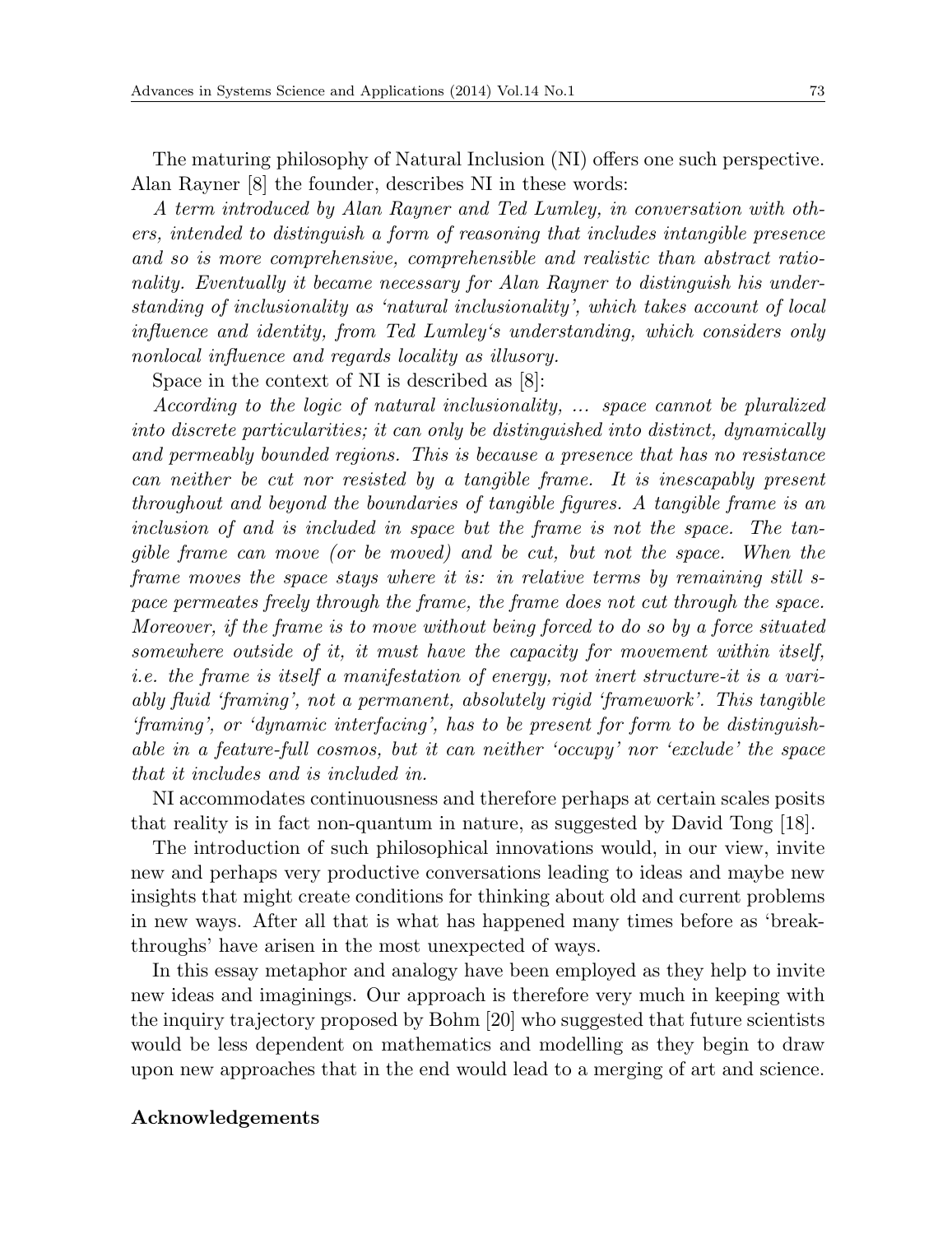The authors acknowledge the support of Emeritus Professor John Wood who offered several very helpful suggestions and recommendations during the final stages of manuscript preparation. Also our thanks to Dr. Alan Rayner who offered useful suggestions during the early drafting of this paper.

# **References**

- [1] Rayner A.D.M. (2011), "Space cannot be cut: Why self-identity naturally includes neighbourhood", *Integrated Psychological Behaviour*, Vol.45, pp.161- 184.
- [2] Davies P.C.W. (2001), "Quantum vacuum noise in physics and cosmology", *Chaos*, Vol.11, No.3, pp.539-547.
- [3] Brumfiel G. (2011), "Moving mirrors make light from nothing", Accessed November 15, 2012. http://www.nature.com/news/2011/110603/full /news.2011.346.html
- [4] Huang, K. (1952), "On the zitterbewegung of the dirac electron", *American Journal of Physics*, Vol.20, No.8, pp.479-484.
- [5] Chown,M. (nd), "Mass Medium Why are loaded fridges difficult to budge? Because empty space impedes them", Accessed December 15, 2012. http://www.calphysics.org/articles/chown2007.html
- [6] Rueda A. and Haisch B. (2005), "Gravity and the quantum vacuum inertia hypothesis", *Annals of Physics (Leipzig)*, Vol.14, No.8, pp.479-498.
- [7] Rayner A. D. M., B., Peleshok D. and Tattersall P. (2012), "Place-Time: The flow geometry of space", Accessed December 1, 2012, http://www.bestthinking.com/articles/science/math/place-time-theflow-geometry-of-space.
- [8] Rayner A. D. M. (2012), "A natural inclusional glossary of terms", Accessed January 15, 2013. http://www.bestthinking.com/articles/society and humanities/languages/english language/a-natural-inclusional-glossary -of-terms.
- [9] Davies P.C.W. (1975), "Scalar particle production in schwarzschild and rindler metrics", *Journal of Physics A: Mathematical and General*, Vol.8, No.4, pp.609-616.
- [10] Unruh W.G. (1976), "Notes on Black-Hole Evaporation", *Physical Review D*, Vol.14, No.4, pp.870C892.